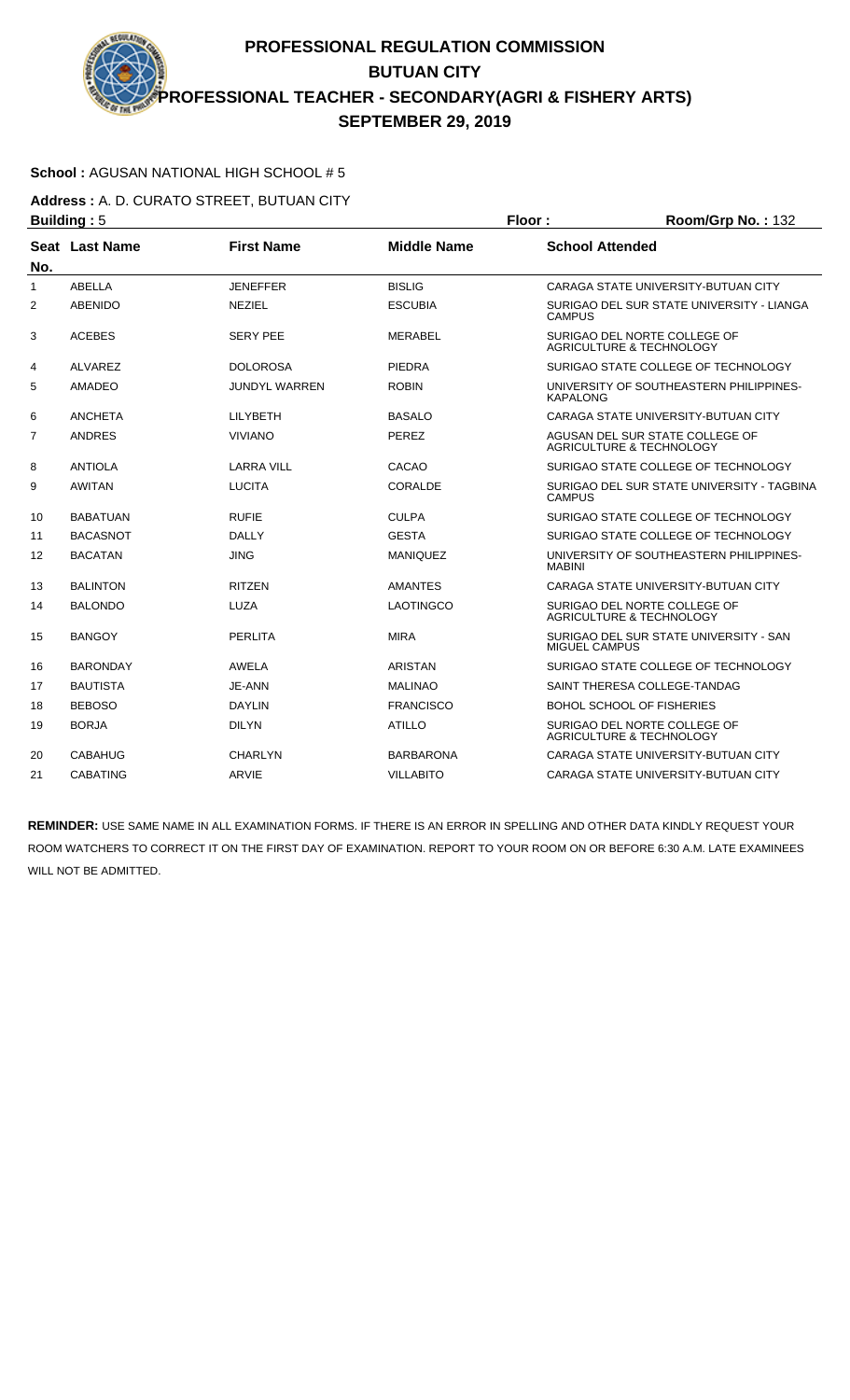### **School :** AGUSAN NATIONAL HIGH SCHOOL # 5

**Address :** A. D. CURATO STREET, BUTUAN CITY **Building :** 5 **Floor : Room/Grp No. :** 133

| No.            | Seat Last Name   | <b>First Name</b>  | <b>Middle Name</b> | <b>School Attended</b>                                                   |
|----------------|------------------|--------------------|--------------------|--------------------------------------------------------------------------|
| 1              | <b>CABILLAN</b>  | <b>REAH GAY</b>    | <b>TEMPLA</b>      | DAVAO ORIENTAL STATE COLLEGE OF SCIENCE<br>& TECHNOLOGY                  |
| $\overline{2}$ | CABUG-OS         | <b>LOVERN</b>      | <b>ELARDO</b>      | SURIGAO STATE COLLEGE OF TECHNOLOGY                                      |
| 3              | <b>CAGADAS</b>   | <b>JECEL</b>       | <b>APOLINARIA</b>  | SURIGAO STATE COLLEGE OF TECHNOLOGY                                      |
| 4              | <b>CASUGUDAN</b> | <b>RAFFSONJAN</b>  | <b>DAAMO</b>       | CARAGA STATE UNIVERSITY-BUTUAN CITY                                      |
| 5              | <b>CAULIN</b>    | <b>JERMA</b>       | <b>TORNUAS</b>     | SURIGAO STATE COLLEGE OF TECHNOLOGY                                      |
| 6              | CAYANGCANG       | <b>JANIN</b>       | <b>SANOY</b>       | SURIGAO STATE COLLEGE OF TECHNOLOGY                                      |
| 7              | <b>CERAS</b>     | ALJEN              | DE LA GRACIA       | SURIGAO STATE COLLEGE OF TECHNOLOGY                                      |
| 8              | CLARO            | <b>RICO</b>        | <b>LUBRIO</b>      | SURIGAO DEL SUR STATE UNIVERSITY - TAGBINA<br><b>CAMPUS</b>              |
| 9              | <b>COMPRADO</b>  | <b>RUNALD</b>      | PELAEZ             | MISAMIS ORIENTAL STATE COLLEGE OF<br><b>AGRICULTURE &amp; TECHNOLOGY</b> |
| 10             | <b>CONDEMINA</b> | <b>RUBELYN</b>     | <b>GRABILLO</b>    | AGUSAN DEL SUR STATE COLLEGE OF<br><b>AGRICULTURE &amp; TECHNOLOGY</b>   |
| 11             | <b>CORBETA</b>   | <b>LUCEL</b>       | <b>JABAY</b>       | SURIGAO STATE COLLEGE OF TECHNOLOGY                                      |
| 12             | <b>CUADRASAL</b> | <b>JOVY GRACE</b>  | <b>GOLIS</b>       | NORTHERN MINDANAO STATE INSTITUTE OF<br><b>SCIENCE &amp; TECHNOLOGY</b>  |
| 13             | <b>CUTAMORA</b>  | <b>ALDRIN</b>      | <b>OLANA</b>       | CENTRAL MINDANAO UNIVERSITY                                              |
| 14             | <b>DAAL</b>      | <b>MARY GRACE</b>  | <b>ANUENGO</b>     | MINDANAO STATE UNIVERSITY-MARAWI CITY                                    |
| 15             | <b>DAGSA</b>     | <b>GLADYS</b>      | <b>JAMERO</b>      | SURIGAO STATE COLLEGE OF TECHNOLOGY                                      |
| 16             | <b>DALUBATAN</b> | <b>IRISH MARIE</b> | <b>BANUAG</b>      | SURIGAO STATE COLLEGE OF TECHNOLOGY                                      |
| 17             | <b>DARRAS</b>    | <b>REBECCA</b>     | <b>PANGAN</b>      | SURIGAO DEL NORTE COLLEGE OF<br><b>AGRICULTURE &amp; TECHNOLOGY</b>      |
| 18             | <b>DAWISAN</b>   | <b>MARIE ANN</b>   | SANGUENZA          | SURIGAO STATE COLLEGE OF TECHNOLOGY                                      |
| 19             | DE VENANCIO      | <b>JOSEPHINE</b>   | DE LA CRUZ         | MINDANAO STATE UNIVERSITY-MARAWI CITY                                    |
| 20             | <b>DELGADO</b>   | <b>JESSICA</b>     | <b>LADAGA</b>      | SURIGAO STATE COLLEGE OF TECHNOLOGY                                      |
| 21             | <b>DIAZ</b>      | <b>MELCARE</b>     | <b>LLAGAS</b>      | CARAGA STATE UNIVERSITY-BUTUAN CITY                                      |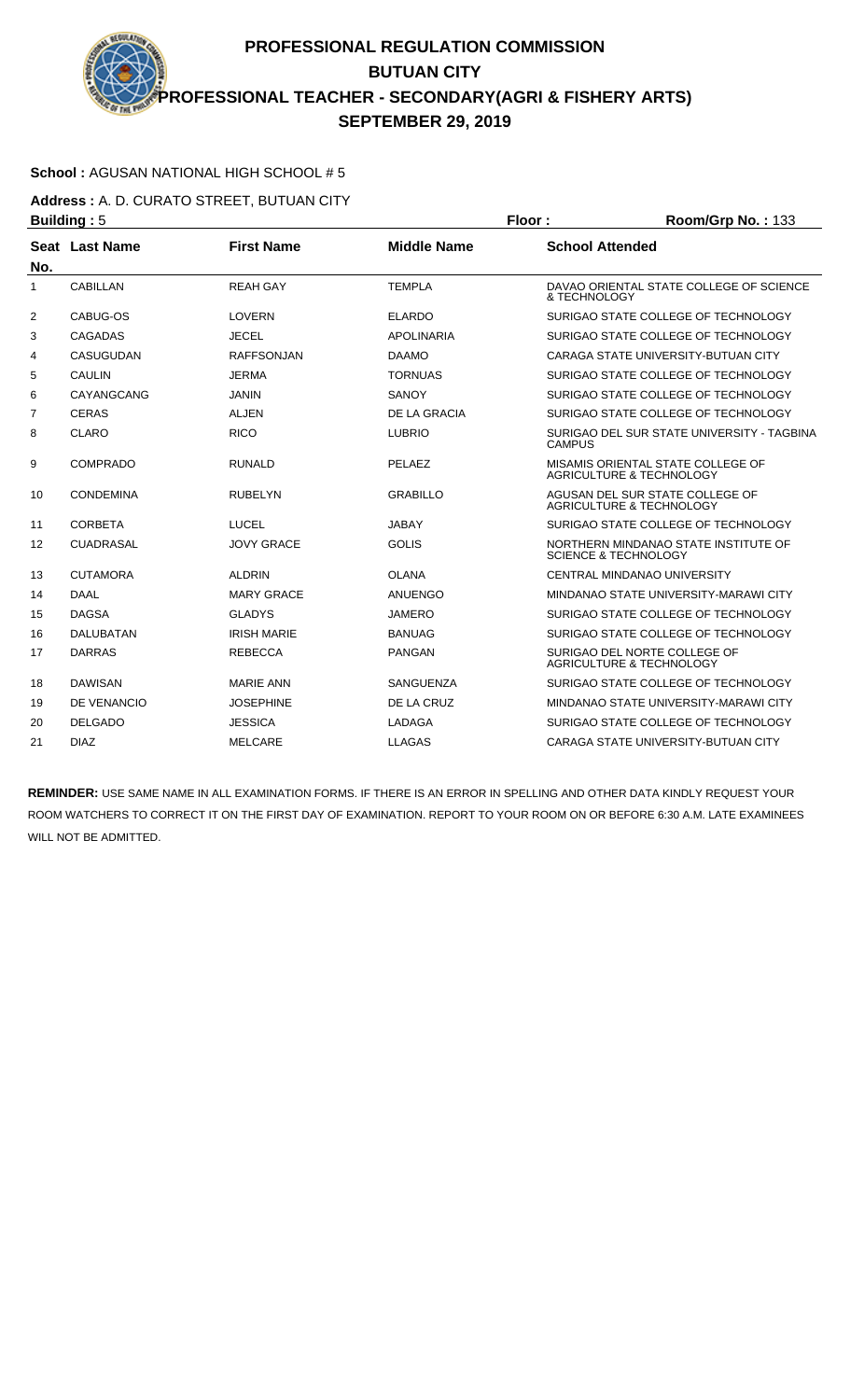#### **School :** AGUSAN NATIONAL HIGH SCHOOL # 5

**Address :** A. D. CURATO STREET, BUTUAN CITY **Building :** 5 **Floor : Room/Grp No. :** 134

| No.            | Seat Last Name    | <b>First Name</b>   | <b>Middle Name</b> | <b>School Attended</b>                                                   |
|----------------|-------------------|---------------------|--------------------|--------------------------------------------------------------------------|
| 1              | <b>DINGLASA</b>   | <b>SAMMY</b>        | <b>HUERTA</b>      | AGUSAN DEL SUR STATE COLLEGE OF<br><b>AGRICULTURE &amp; TECHNOLOGY</b>   |
| 2              | <b>DINOY</b>      | <b>MECHELLE ANN</b> | ANDAL              | MISAMIS ORIENTAL STATE COLLEGE OF<br><b>AGRICULTURE &amp; TECHNOLOGY</b> |
| 3              | <b>DIZON</b>      | <b>DARY GEN</b>     | <b>LABUCA</b>      | SURIGAO STATE COLLEGE OF TECHNOLOGY                                      |
| 4              | <b>DOBLUIS</b>    | <b>ROSANA</b>       | <b>MARAON</b>      | SURIGAO STATE COLLEGE OF TECHNOLOGY                                      |
| 5              | <b>DOLORITO</b>   | <b>RONALD</b>       | <b>VILLAMOR</b>    | CARAGA STATE UNIVERSITY-BUTUAN CITY                                      |
| 6              | <b>DUMALAGAN</b>  | <b>JULITO</b>       | <b>AMANTE</b>      | AGUSAN DEL SUR STATE COLLEGE OF<br>AGRICULTURE & TECHNOLOGY              |
| $\overline{7}$ | <b>DUNQUE</b>     | <b>JULIET</b>       | <b>TAER</b>        | SURIGAO DEL NORTE COLLEGE OF<br>AGRICULTURE & TECHNOLOGY                 |
| 8              | <b>EBARSABAL</b>  | <b>KIMBERLY</b>     | <b>AMPONG</b>      | CARAGA STATE UNIVERSITY-BUTUAN CITY                                      |
| 9              | <b>ELARDO</b>     | <b>ZYLPHA</b>       | <b>SIMBAJON</b>    | SURIGAO STATE COLLEGE OF TECHNOLOGY                                      |
| 10             | <b>ELLAZO</b>     | <b>ROSEMARILYN</b>  | <b>MOSENDE</b>     | SURIGAO DEL NORTE COLLEGE OF<br>AGRICULTURE & TECHNOLOGY                 |
| 11             | <b>ENAO</b>       | <b>FLORENDA</b>     | CAÑABANO           | SURIGAO STATE COLLEGE OF TECHNOLOGY                                      |
| 12             | <b>ENGUITO</b>    | ALLAN               | <b>TAYCO</b>       | <b>CENTRAL MINDANAO UNIVERSITY</b>                                       |
| 13             | <b>ENLACINTO</b>  | <b>SALBINA</b>      | <b>DESPI</b>       | SURIGAO STATE COLLEGE OF TECHNOLOGY                                      |
| 14             | <b>ESMERALDA</b>  | <b>JESSA</b>        | <b>OBADA</b>       | SURIGAO STATE COLLEGE OF TECHNOLOGY                                      |
| 15             | <b>ESPIRITU</b>   | <b>BENITO</b>       | <b>CELEBRADO</b>   | SURIGAO DEL SUR STATE UNIVERSITY - TAGBINA<br>CAMPUS                     |
| 16             | <b>ESTOCONING</b> | <b>JONA</b>         | <b>DALEON</b>      | SURIGAO STATE COLLEGE OF TECHNOLOGY                                      |
| 17             | <b>EVANGELIO</b>  | <b>FAMELA</b>       | <b>VARON</b>       | MINDANAO STATE UNIVERSITY-MARAWI CITY                                    |
| 18             | <b>FEDILLAGA</b>  | LUCIL               | <b>TAÑO</b>        | AGUSAN DEL SUR STATE COLLEGE OF<br>AGRICULTURE & TECHNOLOGY              |
| 19             | <b>FORONES</b>    | <b>MARY JEAN</b>    | <b>CLAVACIO</b>    | SURIGAO STATE COLLEGE OF TECHNOLOGY                                      |
| 20             | <b>FRIAS</b>      | <b>MARILOU</b>      | CRASCO             | SURIGAO STATE COLLEGE OF TECHNOLOGY                                      |
| 21             | <b>FUENTES</b>    | <b>JUNIVEN</b>      | PAGLINAWAN         | SURIGAO STATE COLLEGE OF TECHNOLOGY                                      |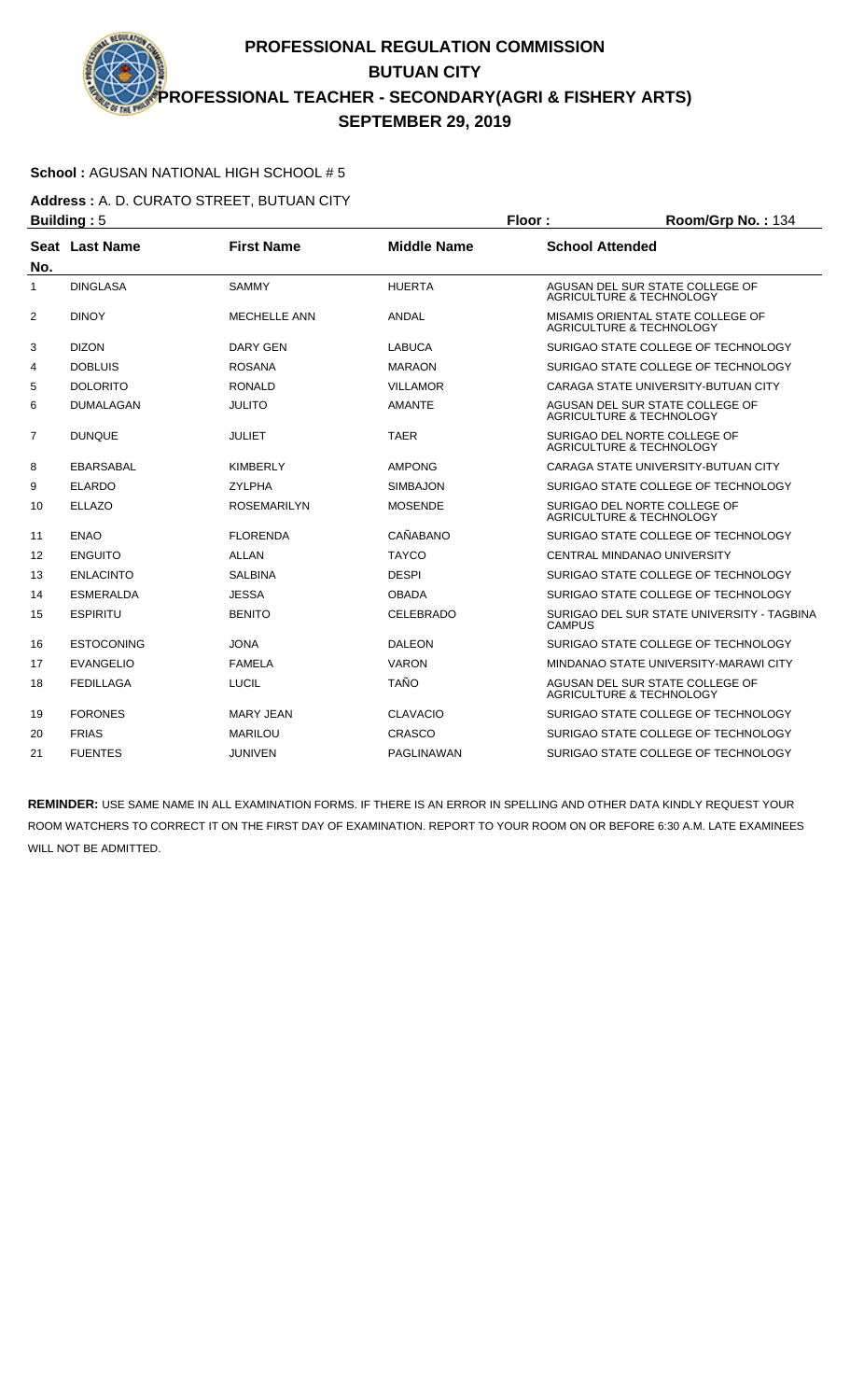#### **School :** AGUSAN NATIONAL HIGH SCHOOL # 5

**Address :** A. D. CURATO STREET, BUTUAN CITY **Building :** 5 **Floor : Room/Grp No. :** 135

| No.            | Seat Last Name     | <b>First Name</b> | <b>Middle Name</b> | <b>School Attended</b>                                                 |
|----------------|--------------------|-------------------|--------------------|------------------------------------------------------------------------|
| $\mathbf{1}$   | <b>GADAPAN</b>     | LOVELY            | <b>CUSONG</b>      | AGUSAN DEL SUR STATE COLLEGE OF<br><b>AGRICULTURE &amp; TECHNOLOGY</b> |
| $\overline{2}$ | <b>GEAL</b>        | <b>CHERYL</b>     | <b>BOHOLST</b>     | SURIGAO STATE COLLEGE OF TECHNOLOGY                                    |
| 3              | <b>GELACIO</b>     | <b>STELLA</b>     | DE OLAZO           | SAINT FRANCIS XAVIER COLLEGE                                           |
| 4              | <b>GEMENTIZA</b>   | <b>JEAN</b>       | <b>GUARDE</b>      | SURIGAO STATE COLLEGE OF TECHNOLOGY                                    |
| 5              | <b>GENITE</b>      | <b>EVELYN</b>     | <b>BACOR</b>       | SURIGAO DEL NORTE COLLEGE OF<br>AGRICULTURE & TECHNOLOGY               |
| 6              | GO                 | <b>MARY JANE</b>  | <b>PUTOR</b>       | SURIGAO STATE COLLEGE OF TECHNOLOGY                                    |
| $\overline{7}$ | <b>GOMBASON</b>    | <b>ROY</b>        | <b>CALOGMOC</b>    | UNIVERSITY OF SOUTHEASTERN PHILIPPINES-<br><b>MABINI</b>               |
| 8              | <b>GORDONAS</b>    | <b>ZHALAMOR</b>   | <b>ABUELO</b>      | SURIGAO STATE COLLEGE OF TECHNOLOGY                                    |
| 9              | <b>GORDONCILLO</b> | <b>JUDY ANN</b>   | MAGLINTE           | AGUSAN DEL SUR STATE COLLEGE OF<br><b>AGRICULTURE &amp; TECHNOLOGY</b> |
| 10             | <b>GRADO</b>       | <b>MERRIAM</b>    | <b>JABINES</b>     | MINDANAO STATE UNIVERSITY-MARAWI CITY                                  |
| 11             | <b>GUIBONE</b>     | LUCY JOY          | <b>TABANAO</b>     | SURIGAO STATE COLLEGE OF TECHNOLOGY                                    |
| 12             | <b>GUINSOD</b>     | <b>JELAMAE</b>    | <b>VENTURA</b>     | SURIGAO DEL SUR STATE UNIVERSITY - SAN<br><b>MIGUEL CAMPUS</b>         |
| 13             | <b>GUZMAN</b>      | <b>AIDYL</b>      | <b>SARCEDA</b>     | CENTRAL MINDANAO UNIVERSITY                                            |
| 14             | <b>HILARIO</b>     | <b>RIA</b>        | <b>SEPE</b>        | AGUSAN DEL SUR STATE COLLEGE OF<br><b>AGRICULTURE &amp; TECHNOLOGY</b> |
| 15             | <b>HINAUT</b>      | <b>JOGET</b>      | <b>BAUDI</b>       | MINDANAO STATE UNIVERSITY-MARAWI CITY                                  |
| 16             | <b>IMPUESTO</b>    | <b>RUDYLITO</b>   | <b>TECSON</b>      | LEYTE NORMAL UNIVERSITY                                                |
| 17             | <b>JALA</b>        | <b>GLADESS FE</b> | <b>GARBO</b>       | CARAGA STATE UNIVERSITY-BUTUAN CITY                                    |
| 18             | <b>JUMAO-AS</b>    | <b>MANUEL</b>     | <b>PULVERA</b>     | SURIGAO DEL SUR STATE UNIVERSITY - SAN<br><b>MIGUEL CAMPUS</b>         |
| 19             | LANZADERAS         | <b>ROCHEN</b>     | <b>IMPAS</b>       | SURIGAO STATE COLLEGE OF TECHNOLOGY                                    |
| 20             | LIMBONA            | ALANISAH          | TANGGOTE           | MINDANAO STATE UNIVERSITY-MARAWI CITY                                  |
| 21             | <b>LIQUIGAN</b>    | <b>RAMILYN</b>    | <b>DONGUG</b>      | SURIGAO STATE COLLEGE OF TECHNOLOGY                                    |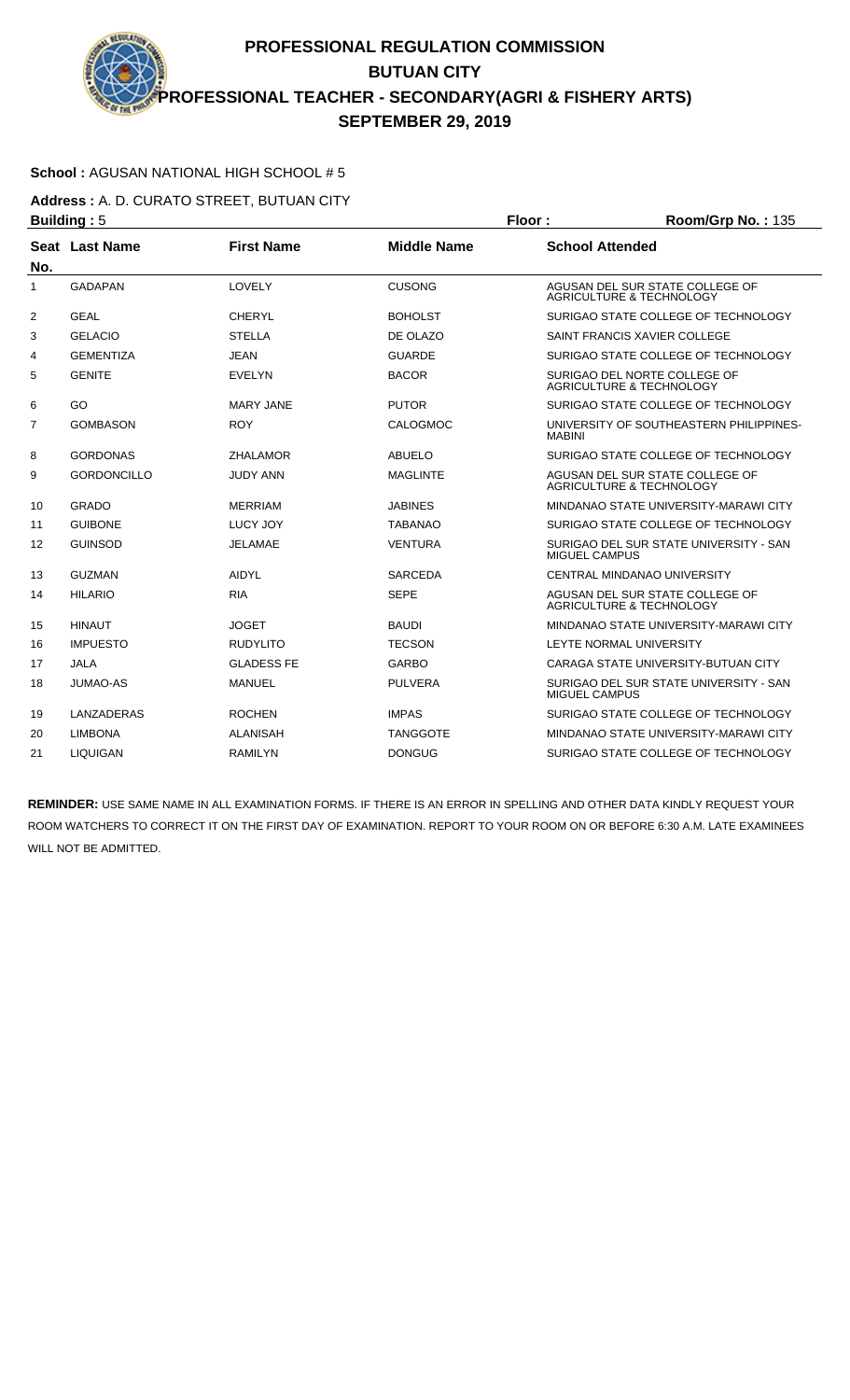### **School :** AGUSAN NATIONAL HIGH SCHOOL # 5

**Address :** A. D. CURATO STREET, BUTUAN CITY **Building :** 5 **Floor : Room/Grp No. :** 136

| No.          | Seat Last Name   | <b>First Name</b>  | <b>Middle Name</b> | <b>School Attended</b>                                                 |
|--------------|------------------|--------------------|--------------------|------------------------------------------------------------------------|
| $\mathbf{1}$ | <b>LLANO</b>     | SHESFER JANE       | <b>SALVADOR</b>    | SURIGAO STATE COLLEGE OF TECHNOLOGY                                    |
| 2            | <b>LOMOTOS</b>   | <b>MARY LEE</b>    | <b>PANTOLLA</b>    | SURIGAO STATE COLLEGE OF TECHNOLOGY                                    |
| 3            | <b>LOPEZ</b>     | <b>NEJINE</b>      | <b>PERAMIDE</b>    | SURIGAO STATE COLLEGE OF TECHNOLOGY                                    |
| 4            | <b>LUMOCSO</b>   | <b>HAIDE</b>       | <b>BINGAT</b>      | <b>VALENCIA COLLEGES</b>                                               |
| 5            | <b>LUSPO</b>     | <b>EGEAN</b>       | <b>MONTER</b>      | SURIGAO STATE COLLEGE OF TECHNOLOGY                                    |
| 6            | <b>MACEDA</b>    | <b>ALONA</b>       | <b>MARTISANO</b>   | MINDANAO STATE UNIVERSITY-MARAWI CITY                                  |
| 7            | <b>MAGALONA</b>  | ANGELIE            | <b>MOLE</b>        | AGUSAN DEL SUR STATE COLLEGE OF<br><b>AGRICULTURE &amp; TECHNOLOGY</b> |
| 8            | <b>MAGBANUA</b>  | <b>RYAN</b>        | <b>DIGNADICE</b>   | CARAGA STATE UNIVERSITY-BUTUAN CITY                                    |
| 9            | <b>MAGNO</b>     | <b>MARY GRACE</b>  | <b>TAN</b>         | CARAGA STATE UNIVERSITY-BUTUAN CITY                                    |
| 10           | <b>MAHUSAY</b>   | <b>NELGEN</b>      | <b>SAMPILO</b>     | SAINT MICHAEL COLLEGE OF CARAGA. INC.                                  |
| 11           | <b>MALAYNO</b>   | <b>JEAN MAE</b>    | <b>SIMBLANTE</b>   | SURIGAO STATE COLLEGE OF TECHNOLOGY                                    |
| 12           | MANANQUIL        | <b>NIDA</b>        | <b>GALELA</b>      | SURIGAO DEL SUR STATE UNIVERSITY - SAN<br>MIGUEL CAMPUS                |
| 13           | <b>MANIQUEZ</b>  | <b>CRESIL</b>      | <b>OCON</b>        | UNIVERSITY OF SOUTHEASTERN PHILIPPINES-<br><b>PANTUKAN</b>             |
| 14           | <b>MANLIGAS</b>  | <b>ALMA</b>        | <b>NARIT</b>       | CARAGA STATE UNIVERSITY-BUTUAN CITY                                    |
| 15           | <b>MATUGUINA</b> | <b>NELSON</b>      | <b>ARCALAS</b>     | CARAGA STATE UNIVERSITY-BUTUAN CITY                                    |
| 16           | <b>MEJIA</b>     | <b>AILYN</b>       | <b>SAYON</b>       | SURIGAO DEL SUR STATE UNIVERSITY - LIANGA<br><b>CAMPUS</b>             |
| 17           | <b>MERCADO</b>   | <b>BLADYMARK</b>   | CARIÑO             | SURIGAO STATE COLLEGE OF TECHNOLOGY                                    |
| 18           | <b>MOLLANIDA</b> | <b>NORBERTO JR</b> | <b>LLANOS</b>      | CARAGA STATE UNIVERSITY-BUTUAN CITY                                    |
| 19           | <b>MONDIGO</b>   | <b>EDUARDO</b>     | <b>ARINTOC</b>     | SURIGAO DEL SUR STATE UNIVERSITY - LIANGA<br><b>CAMPUS</b>             |
| 20           | <b>MONTANER</b>  | <b>RICA</b>        | <b>BETRAN</b>      | SURIGAO STATE COLLEGE OF TECHNOLOGY                                    |
| 21           | <b>MORALES</b>   | <b>PAULINE</b>     | <b>AZARCON</b>     | CENTRAL MINDANAO UNIVERSITY                                            |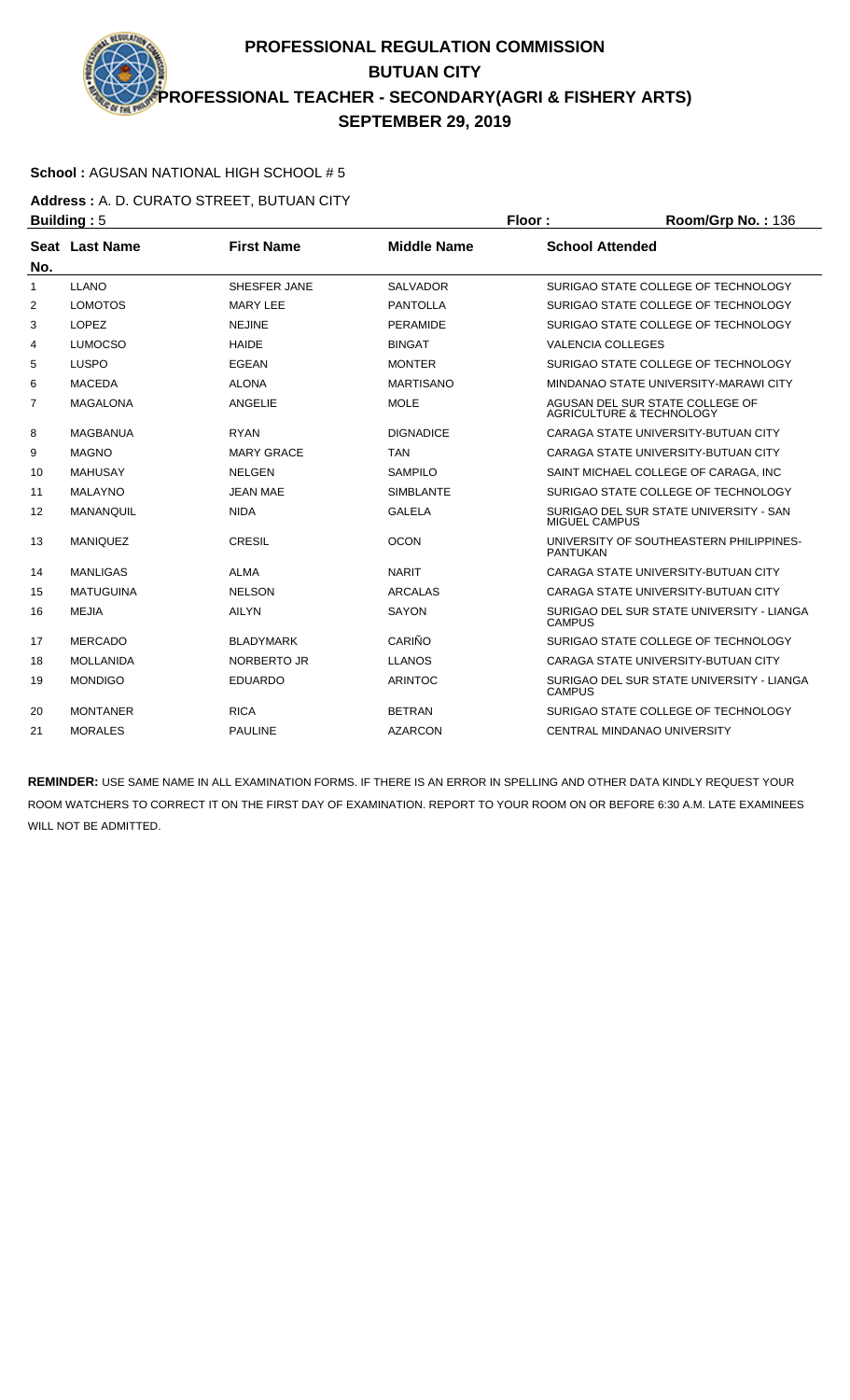### **School :** AGUSAN NATIONAL HIGH SCHOOL # 5

**Address :** A. D. CURATO STREET, BUTUAN CITY **Building :** 5 **Floor : Room/Grp No. :** 137

| No. | Seat Last Name   | <b>First Name</b>      | <b>Middle Name</b> | <b>School Attended</b>                                                   |
|-----|------------------|------------------------|--------------------|--------------------------------------------------------------------------|
| 1   | <b>MORASTIL</b>  | <b>MARY GRACE</b>      | <b>POJAS</b>       | <b>BOHOL ISLAND STATE UNIVERSITY</b><br>(FOR.CVSCAFT)-CANDIJAY           |
| 2   | <b>MURILLO</b>   | <b>ARMIN</b>           | <b>BESANA</b>      | SURIGAO STATE COLLEGE OF TECHNOLOGY                                      |
| 3   | <b>NAPARAN</b>   | <b>CRISTY LYN</b>      | <b>LICUYA</b>      | CARAGA STATE UNIVERSITY-BUTUAN CITY                                      |
| 4   | <b>NAQUILA</b>   | <b>CHRISTOPHER</b>     | <b>MUÑEZ</b>       | SURIGAO DEL NORTE COLLEGE OF<br><b>AGRICULTURE &amp; TECHNOLOGY</b>      |
| 5   | <b>NAQUILA</b>   | <b>JONALYN</b>         | <b>OJEL</b>        | SURIGAO STATE COLLEGE OF TECHNOLOGY                                      |
| 6   | <b>NERIO</b>     | <b>DAVE</b>            | <b>MOSENDE</b>     | SURIGAO DEL NORTE COLLEGE OF<br><b>AGRICULTURE &amp; TECHNOLOGY</b>      |
| 7   | <b>NUMERAL</b>   | <b>JESSICA</b>         | <b>MAYORDO</b>     | CARAGA STATE UNIVERSITY-BUTUAN CITY                                      |
| 8   | <b>ODTOJAN</b>   | <b>VANESA</b>          | <b>DAGCUTA</b>     | SURIGAO STATE COLLEGE OF TECHNOLOGY                                      |
| 9   | <b>OJEL</b>      | <b>CRISTY</b>          | SAMOSINO           | SURIGAO DEL NORTE COLLEGE OF<br>AGRICULTURE & TECHNOLOGY                 |
| 10  | <b>OLIVA</b>     | <b>MARIQUETA</b>       | <b>ESCOBAL</b>     | SURIGAO DEL NORTE COLLEGE OF<br><b>AGRICULTURE &amp; TECHNOLOGY</b>      |
| 11  | <b>ONGCOY</b>    | ALFREDO JR             | <b>PADILLA</b>     | UNIVERSITY OF SOUTHEASTERN PHILIPPINES-<br><b>MABINI</b>                 |
| 12  | <b>OSIGAN</b>    | <b>ARVIN JOHN</b>      | <b>BALACUIT</b>    | UNIVERSITY OF SOUTHEASTERN PHILIPPINES-<br><b>MABINI</b>                 |
| 13  | <b>OSLOB</b>     | <b>SHIEREL</b>         | <b>RAMIREZ</b>     | SURIGAO STATE COLLEGE OF TECHNOLOGY                                      |
| 14  | <b>PAGARA</b>    | <b>EDLYN</b>           | <b>UBATAY</b>      | MISAMIS ORIENTAL STATE COLLEGE OF<br><b>AGRICULTURE &amp; TECHNOLOGY</b> |
| 15  | <b>PAGOBO</b>    | <b>CHONA</b>           | <b>PORO</b>        | MISAMIS ORIENTAL STATE COLLEGE OF<br><b>AGRICULTURE &amp; TECHNOLOGY</b> |
| 16  | <b>PANDELING</b> | <b>WELMER</b>          | <b>AMONGAN</b>     | SURIGAO DEL SUR STATE UNIVERSITY - TAGBINA<br><b>CAMPUS</b>              |
| 17  | PANGADAPUN       | <b>EFRAIM</b>          | <b>DISPO</b>       | CARAGA STATE UNIVERSITY-BUTUAN CITY                                      |
| 18  | <b>PARBA</b>     | <b>MARY LOVELY ANN</b> | <b>TRANQUILAN</b>  | SURIGAO DEL SUR STATE UNIVERSITY - LIANGA<br><b>CAMPUS</b>               |
| 19  | <b>PAREJA</b>    | <b>ARLYN</b>           | <b>AGUSTIN</b>     | SURIGAO STATE COLLEGE OF TECHNOLOGY                                      |
| 20  | <b>POBE</b>      | <b>CHERRY ANN</b>      | <b>BALDERAS</b>    | SURIGAO STATE COLLEGE OF TECHNOLOGY                                      |
| 21  | <b>POLINAR</b>   | <b>JOEL</b>            | COMAMAO            | CARAGA STATE UNIVERSITY-BUTUAN CITY                                      |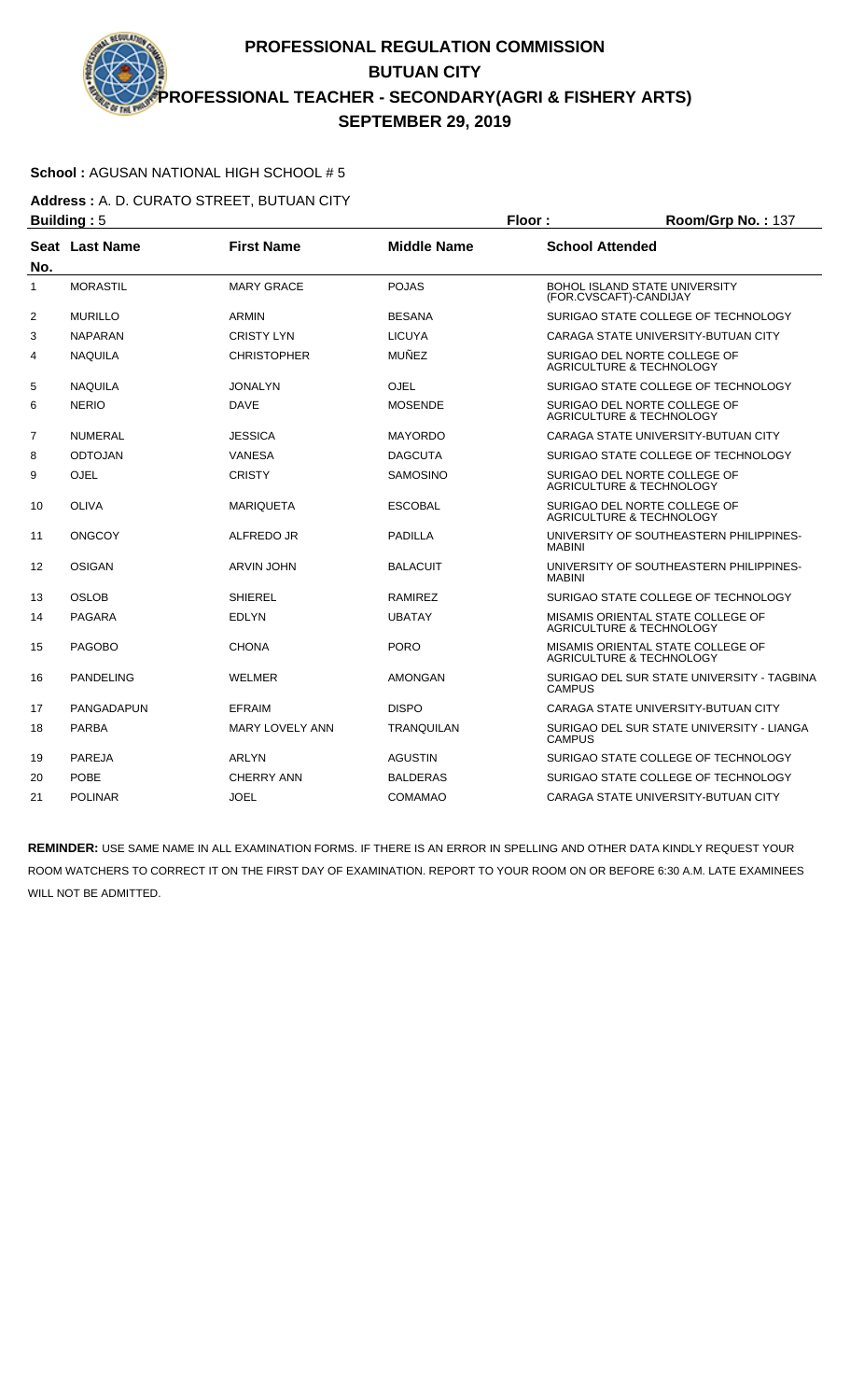### **School :** AGUSAN NATIONAL HIGH SCHOOL # 5

**Address :** A. D. CURATO STREET, BUTUAN CITY **Building :** 5 **Floor : Room/Grp No. :** 138

| No.            | Seat Last Name   | <b>First Name</b>         | <b>Middle Name</b> | <b>School Attended</b>                                                 |
|----------------|------------------|---------------------------|--------------------|------------------------------------------------------------------------|
| 1              | <b>PROCHINA</b>  | <b>ALFE</b>               | <b>BARRIOS</b>     | AGUSAN DEL SUR STATE COLLEGE OF<br><b>AGRICULTURE &amp; TECHNOLOGY</b> |
| $\overline{2}$ | <b>QUIACHON</b>  | <b>TRINA DIANNE MARIE</b> | <b>CALIGUID</b>    | MINDANAO STATE UNIVERSITY-MARAWI CITY                                  |
| 3              | <b>QUIDLAT</b>   | <b>CHERRY</b>             | <b>SEMACIO</b>     | SURIGAO DEL NORTE COLLEGE OF<br>AGRICULTURE & TECHNOLOGY               |
| 4              | <b>RALA</b>      | <b>LIONIE</b>             | <b>SALADO</b>      | SURIGAO STATE COLLEGE OF TECHNOLOGY                                    |
| 5              | RANUCO           | <b>LORENA</b>             |                    | SURIGAO STATE COLLEGE OF TECHNOLOGY                                    |
| 6              | RANUCO           | <b>MA, KRISTINA</b>       | <b>GERARCAS</b>    | SURIGAO STATE COLLEGE OF TECHNOLOGY                                    |
| 7              | <b>RAZONABLE</b> | <b>AILYN</b>              | <b>ROMAGOS</b>     | AGUSAN DEL SUR STATE COLLEGE OF<br><b>AGRICULTURE &amp; TECHNOLOGY</b> |
| 8              | <b>REPASO</b>    | <b>GENEVA</b>             | <b>RANARIO</b>     | SURIGAO STATE COLLEGE OF TECHNOLOGY                                    |
| 9              | <b>ROYO</b>      | <b>RUBY ANN</b>           | <b>GAVIOLA</b>     | SURIGAO STATE COLLEGE OF TECHNOLOGY                                    |
| 10             | <b>RUDA</b>      | <b>JERAH MAE</b>          | <b>MANSING</b>     | CARAGA STATE UNIVERSITY-BUTUAN CITY                                    |
| 11             | <b>RUDA</b>      | <b>RUBEN</b>              |                    | CARAGA STATE UNIVERSITY-BUTUAN CITY                                    |
| 12             | <b>SALAS</b>     | <b>FRITCH JEAN</b>        | <b>CHABIT</b>      | SURIGAO STATE COLLEGE OF TECHNOLOGY                                    |
| 13             | <b>SALAS</b>     | <b>VIA THRISS ANN</b>     | COSTAS             | SURIGAO STATE COLLEGE OF TECHNOLOGY                                    |
| 14             | <b>SALAVEDRA</b> | <b>ALYN</b>               | GUIZO              | SURIGAO STATE COLLEGE OF TECHNOLOGY                                    |
| 15             | <b>SALCEDO</b>   | <b>TRACY</b>              | <b>TORREJOS</b>    | VISAYAS STATE UNIVERSITY (for.VISCA,LSU.)-<br><b>BAYBAY</b>            |
| 16             | <b>SALINO</b>    | <b>JERRY JR</b>           | <b>BADANA</b>      | SURIGAO STATE COLLEGE OF TECHNOLOGY                                    |
| 17             | <b>SALVADOR</b>  | <b>JOSE</b>               | <b>CURATO</b>      | CARAGA STATE UNIVERSITY-BUTUAN CITY                                    |
| 18             | <b>SARIN</b>     | <b>LENNE</b>              | <b>ILOGON</b>      | SURIGAO DEL SUR STATE UNIVERSITY - SAN<br><b>MIGUEL CAMPUS</b>         |
| 19             | <b>SAUSAL</b>    | <b>JANNAHFEL</b>          | <b>MORDENO</b>     | CARAGA STATE UNIVERSITY-BUTUAN CITY                                    |
| 20             | <b>SERRANO</b>   | <b>JOCELYN</b>            | <b>PASTRANA</b>    | SURIGAO DEL SUR STATE UNIVERSITY - SAN<br><b>MIGUEL CAMPUS</b>         |
| 21             | <b>SERVANDO</b>  | <b>MERRY GRACE</b>        | <b>MANLANTAO</b>   | SURIGAO STATE COLLEGE OF TECHNOLOGY                                    |